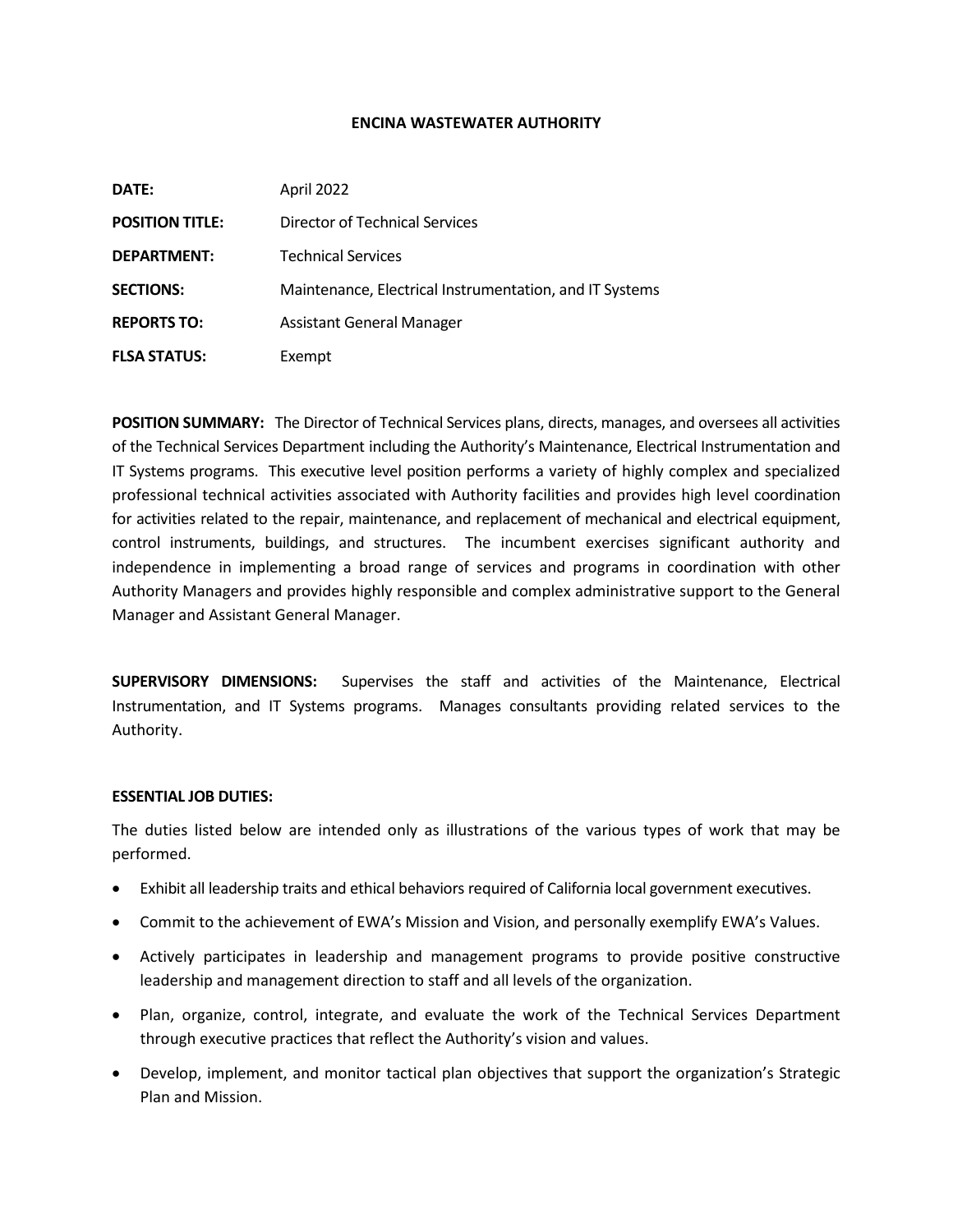- Develop, implement, and monitor the operating and capital budgets for the department.
- Selects, trains, motivates, and evaluates assigned personnel; ensures staff are properly cross trained in all Authority's facilities, are provided training and reference materials to efficiently perform their work; ensures staff follow established safety measures; works with employees to correct deficiencies; implements discipline and termination procedures.
- Actively engages in succession management, to include leading the department's workforce planning efforts and encouraging related staff development through appropriate professional development activities.
- Assesses and monitors workload, administrative and support systems, and internal reporting relationships; identifies opportunities for improvement and efficiency; develops, directs, and implements changes.
- Plan and evaluate staff performance; establish and monitor performance standards and performance development targets; provide coaching for professional development; and implement personnel policies in accordance with the Authority's Human Resources Policy Manual.
- Provide day-to-day leadership to ensure a safe, high performance, customer-oriented work environment that supports the Authority's mission, vision, and values.
- Participates and provides input to the Authority's long-range operations and capital improvement programs; reviews strategic and capital facilities planning, design, and construction activities; consults with design engineers, construction contractors and Authority staff to ensure the quality and efficiency of expansion and rehabilitation projects; develops and presents personnel, equipment, supply, and capital improvement budget recommendations.
- Participates in the execution of research and special projects to meet treatment objectives, new regulations, operational and workforce efficiency.
- Provides oversite to the Authority's Computerized Maintenance Management System (CMMS) development and administration. Applies sound management principles and effective maintenance practices to the Authority's infrastructure assets.
- Ensure sound maintenance practices are performed to maintain wastewater and recycled water facilities and equipment in a cost-effective manner.
- Prepare periodic reports for use at the executive level to demonstrate workforce utilization, productivity, and effectiveness.
- Assess and recommend options to minimize equipment and processes, down time and increase operational efficiency.
- Prepare, review, and approve goods and services procurement contracts and related documents in support of Technical Services Department programs including scopes of work, requests for bids (RFB), and requests for proposals (RFP); evaluate bids and proposals; chair selection panels; negotiate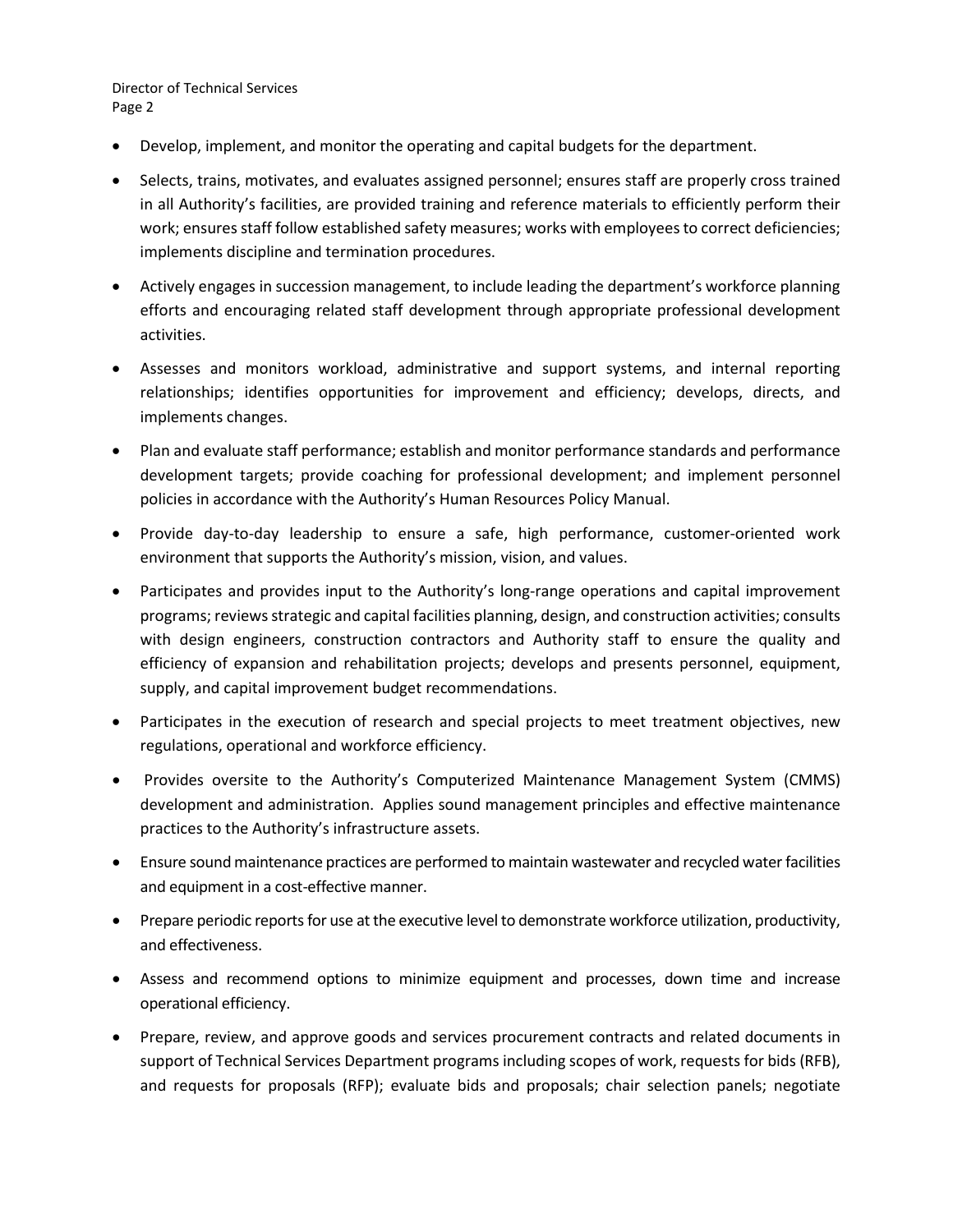> contracts; ensure compliance with applicable Authority policies and procedures; monitor contract performance; and review payment requests.

- Ensure departmental activities meet or exceed all applicable federal, state, and local requirements that regulate the use of equipment, vehicles, and structures associated with wastewater treatment and disposal.
- Ensure the necessary inventory of materials, parts, and equipment are readily available to maintain Authority's facilities and machinery.
- Recommend facility improvements based on efficiency and effectiveness of operations and best management practices.
- Coordinate Technical Services Department activities with other Authority departments to meet operational requirements.
- Act as technical point of contact on maintenance, electrical instrumentation and systems issues providing, information and assistance to the Authority Board of Directors and its subcommittees, General Manager, and other interested parties as appropriate.
- Manages South Parcel leasing activities and interfaces with the Authority's broker to identify and develop leasing options.
- Performs administrative tasks for the organization as needed.
- Drive Authority vehicles.

To perform this job successfully, an individual must be able to perform each essential duty satisfactorily. Reasonable accommodations will be made to enable qualified individuals with disabilities to perform the essential functions.

# Specific Types of Knowledge, Skills, and Physical Abilities Required for These Duties:

- Ability to analyze and make sound recommendations on complex maintenance, electrical instrumentation, IT systems, and management issues.
- Ability to prepare clear, concise, and comprehensive correspondence, reports, studies, and other written materials; exercise sound, expert, independent judgment within general policy guidelines; establish and maintain effective working relationships with Authority management, member agency managers, board members, employees, and the public; supervise, train, and evaluate professional and technical staff.
- Knowledge of project management techniques, appropriate safety precautions and procedures, effective leadership methods, and principles of supervision and training.
- Knowledge of principles and practices of public administration, including budgeting and maintenance of public records; effective management and supervision concepts and techniques; and demonstrated experience using such knowledge.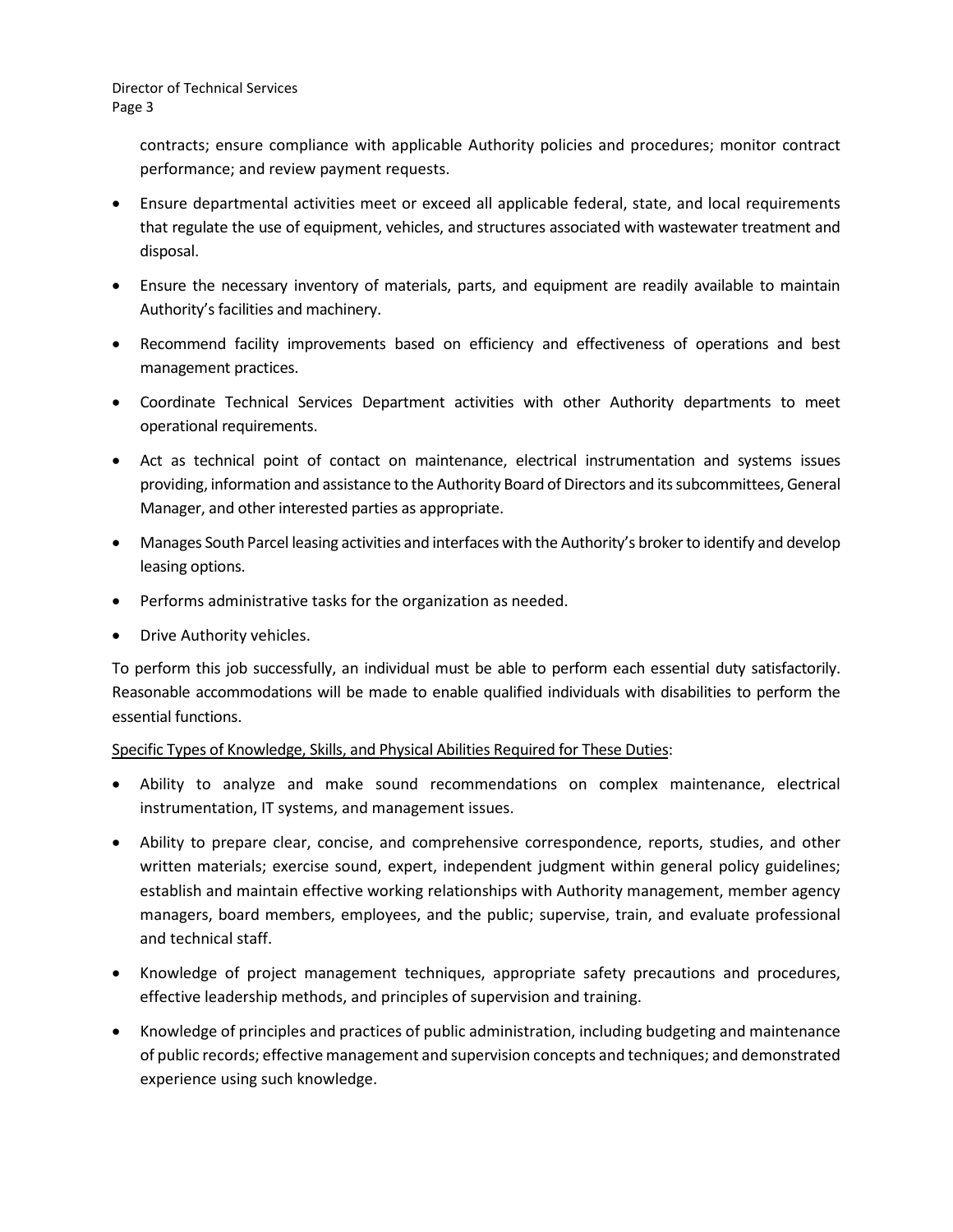- Knowledge of principles and practices of Asset Management, Computerized Maintenance Management and Geographic Information Systems, Fleet Management, Building and Grounds Management, Maintenance Planning and Scheduling, Equipment and System Reliability, Energy Management, and Corrosion Management.
- Knowledge of methods of maintenance, diagnosis, repair, overhaul, replacement, and installation of pumps, blowers, air compressors, piping systems, valves, electric motors, electric and instrumentation control equipment, sludge collection equipment, and treatment plant structures and buildings.
- Knowledge of Authority mechanical and electrical equipment, materials, supplies, tools, and machinery and their proper use and operation.
- Knowledge of Federal and State regulations and safety practices related to wastewater treatment facilities, mechanical equipment, chemical handling, and gas management systems.
- Ability to read and understand equipment and plant blueprints and specifications.
- Ability to effectively interact with Authority departments and external organizations.
- Ability to establish and maintain cooperative working relationships to foster a team approach.

**EDUCATION/EXPERIENCE REQUIREMENT:** A Bachelor's Degree in maintenance management, engineering, business or a closely related field from an accredited college or university. Ten years of progressively responsible experience in all phases of maintenance and repair of equipment found in a large secondary wastewater treatment plant including three years in a supervisory or management capacity managing staff. Closely related work experience may be substituted in lieu of specific educational or experience requirements.

**LICENSE REQUIREMENT:** Possession of a valid California Class C Driver's License and ability to be insured under the Authority's automobile insurance coverage. Note: Failure to maintain a valid California Driver's License constitutes possible cause for termination.

#### **PHYSICAL AND MENTAL DEMANDS:**

#### **Physical Demands**

While performing the duties of this position, the employee is regularly required to walk; talk or hear by telephone and in person; sit; smell; use hands and fingers to, handle, feel, or operate objects, tools, or controls; reach and lift with hands or arms. Specific vision abilities required by this job include close vision, distance vision, the ability to distinguish colors and shades, depth perception, and the ability to adjust focus.

#### **Mental Demands**